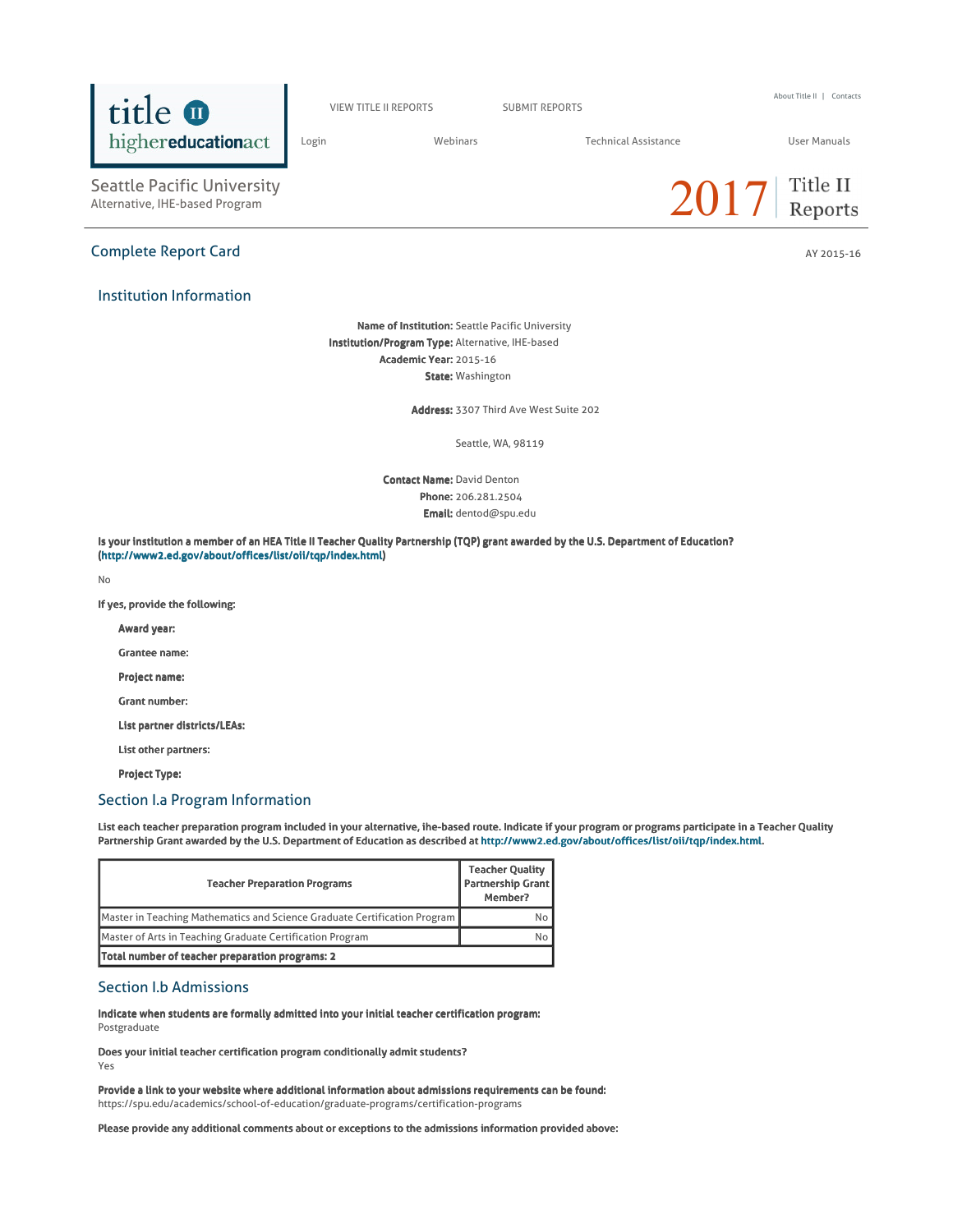be admitted on a probation condition. All application information must be satisfactorily completed before enrolling for coursework or student teaching.

Alternate Routes to Certification (ARC) is an Alternative IHE graduate certification program. ARC students who do not have all application information complete may

## Section I.b Undergraduate Requirements

Please provide the following information about your teacher preparation program's entry and exit requirements. (§205(a)(1)(C)(i))

Are there initial teacher certification programs at the undergraduate level?

No

If yes, for each element listed below, indicate if it is required for admission into or exit from any of your teacher preparation program(s) at the Undergraduate level.

| <b>Element</b>                                                          | <b>Required for Entry</b> | <b>Required for Exit</b> |  |
|-------------------------------------------------------------------------|---------------------------|--------------------------|--|
| Transcript                                                              | Data not reported         | Data not reported        |  |
| Fingerprint check                                                       | Data not reported         | Data not reported        |  |
| Background check                                                        | Data not reported         | Data not reported        |  |
| Minimum number of courses/credits/semester hours completed              | Data not reported         | Data not reported        |  |
| Minimum GPA                                                             | Data not reported         | Data not reported        |  |
| Minimum GPA in content area coursework                                  | Data not reported         | Data not reported        |  |
| Minimum GPA in professional education coursework                        | Data not reported         | Data not reported        |  |
| Minimum ACT score                                                       | Data not reported         | Data not reported        |  |
| Minimum SAT score                                                       | Data not reported         | Data not reported        |  |
| Minimum basic skills test score                                         | Data not reported         | Data not reported        |  |
| Subject area/academic content test or other subject matter verification | Data not reported         | Data not reported        |  |
| Recommendation(s)                                                       | Data not reported         | Data not reported        |  |
| Essay or personal statement                                             | Data not reported         | Data not reported        |  |
| Interview                                                               | Data not reported         | Data not reported        |  |
| Other                                                                   | Data not reported         | Data not reported        |  |

What is the minimum GPA required for admission into the program?

What was the median GPA of individuals accepted into the program in academic year 2015-16

What is the minimum GPA required for completing the program?

What was the median GPA of individuals completing the program in academic year 2015-16

Please provide any additional comments about the information provided above:

## Section I.b Postgraduate Requirements

Please provide the following information about your teacher preparation program's entry and exit requirements. (§205(a)(1)(C)(i))

Are there initial teacher certification programs at the postgraduate level?

Yes

If yes, for each element listed below, indicate if it is required for admission into or exit from any of your teacher preparation program(s) at the Postgraduate level.

| <b>Element</b>                                                          | Required for Entry Required for Exit |     |
|-------------------------------------------------------------------------|--------------------------------------|-----|
| Transcript                                                              | Yes                                  | Yes |
| Fingerprint check                                                       | Yes                                  | Yes |
| Background check                                                        | Yes                                  | Yes |
| Minimum number of courses/credits/semester hours completed              | Yes                                  | Yes |
| Minimum GPA                                                             | Yes                                  | Yes |
| Minimum GPA in content area coursework                                  | Yes                                  | Yes |
| Minimum GPA in professional education coursework                        | No                                   | Yes |
| Minimum ACT score                                                       | No                                   | No  |
| Minimum SAT score                                                       | No                                   | No  |
| Minimum basic skills test score                                         | Yes                                  | Yes |
| Subject area/academic content test or other subject matter verification | Yes                                  | Yes |
| Recommendation(s)                                                       | Yes                                  | No  |
| Essay or personal statement                                             | Yes                                  | No  |
| Interview                                                               | Yes                                  | No  |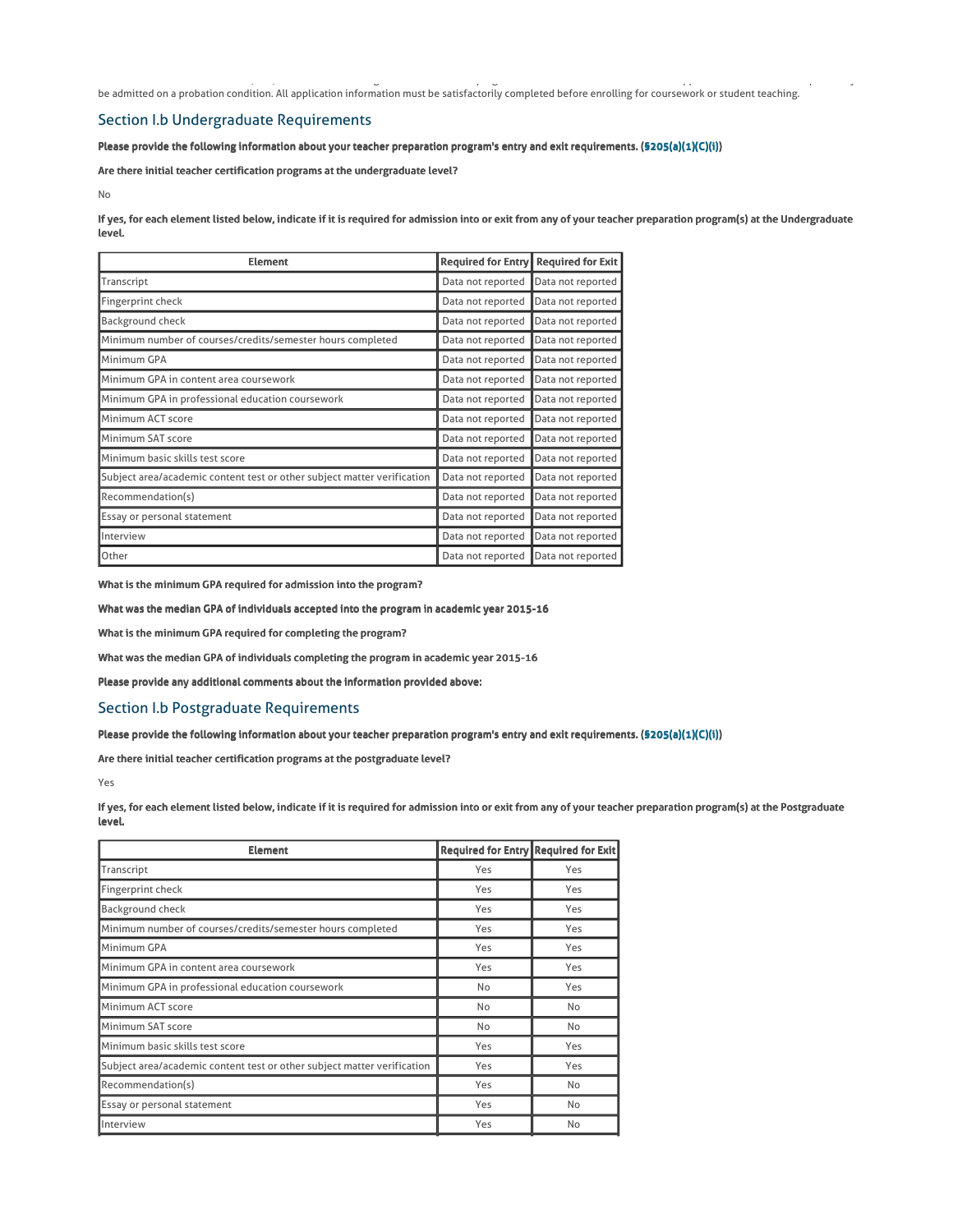What is the minimum GPA required for admission into the program?

3

What was the median GPA of individuals accepted into the program in academic year 2015-16

3.67

What is the minimum GPA required for completing the program?

3

What was the median GPA of individuals completing the program in academic year 2015-16

3.94

Please provide any additional comments about the information provided above:

## Section I.c Enrollment

Other Passing scores for edTPA

Provide the number of students in the teacher preparation program in the following categories. Note that you must report on the number of students by ethnicity and race separately. Individuals who are non-Hispanic/Latino will be reported in one of the race categories. Also note that individuals can belong to one or more racial groups, so the sum of the members of each racial category may not necessarily add up to the total number of students enrolled.

For the purpose of Title II reporting, an enrolled student is defined as a student who has been admitted to a teacher preparation program, but who has not completed the program during the academic year being reported. An individual who completed the program during the academic year being reported is counted as a program completer and not an enrolled student.

Additional guidance on reporting race and ethnicity data.

| Total number of students enrolled in 2015-16:            |  |
|----------------------------------------------------------|--|
| Unduplicated number of males enrolled in 2015-16:<br>13I |  |
| Unduplicated number of females enrolled in 2015-16: 64   |  |

| 2015-16                                    | Number enrolled |
|--------------------------------------------|-----------------|
| Ethnicity                                  |                 |
| Hispanic/Latino of any race:               | 3               |
| Race                                       |                 |
| American Indian or Alaska Native:          |                 |
| Asian:                                     | $\mathcal{D}$   |
| Black or African American:                 |                 |
| Native Hawaiian or Other Pacific Islander: |                 |
| White:                                     | 48              |
| Two or more races:                         |                 |

## Section I.d Supervised Clinical Experience

### Provide the following information about supervised clinical experience in 2015-16.

| Average number of clock hours of supervised clinical experience required prior to student teaching             |      |
|----------------------------------------------------------------------------------------------------------------|------|
| Average number of clock hours required for student teaching                                                    | 1315 |
| Average number of clock hours required for mentoring/induction support                                         | 50   |
| Number of full-time equivalent faculty supervising clinical experience during this academic year               |      |
| Number of adjunct faculty supervising clinical experience during this academic year (IHE and PreK-12 staff) 21 |      |
| Number of students in supervised clinical experience during this academic year                                 |      |

### Please provide any additional information about or descriptions of the supervised clinical experiences:

Interns in the ARC program complete a minimum of one-half school year of clinical practice, and an additional significant amount of time if necessary. Clinical practice is full-time and evaluated by a field supervisor and supervised by a mentor teacher. The definition of full-time is 4/5 or more of the regular school day and the minimum requirement for supervised is having the mentor teacher in proximity of the candidate during the school day. Clinical practice begins with frequent and intense supervision of candidates by mentors, and diminishes over time, according to the co-teaching model. Before supervision is diminished, the mentor and field supervisor must agree that the candidate is ready to assume more independent responsibility for students.

## Section I.e Teachers Prepared by Subject Area

Please provide the number of teachers prepared by subject area for academic year 2015-16. For the purposes of this section, number prepared means the number of program completers. "Subject area" refers to the subject area(s) an individual has been prepared to teach. An individual can be counted in more than one subject area. If no individuals were prepared in a particular subject area, please leave that cell blank. (§205(b)(1)(H))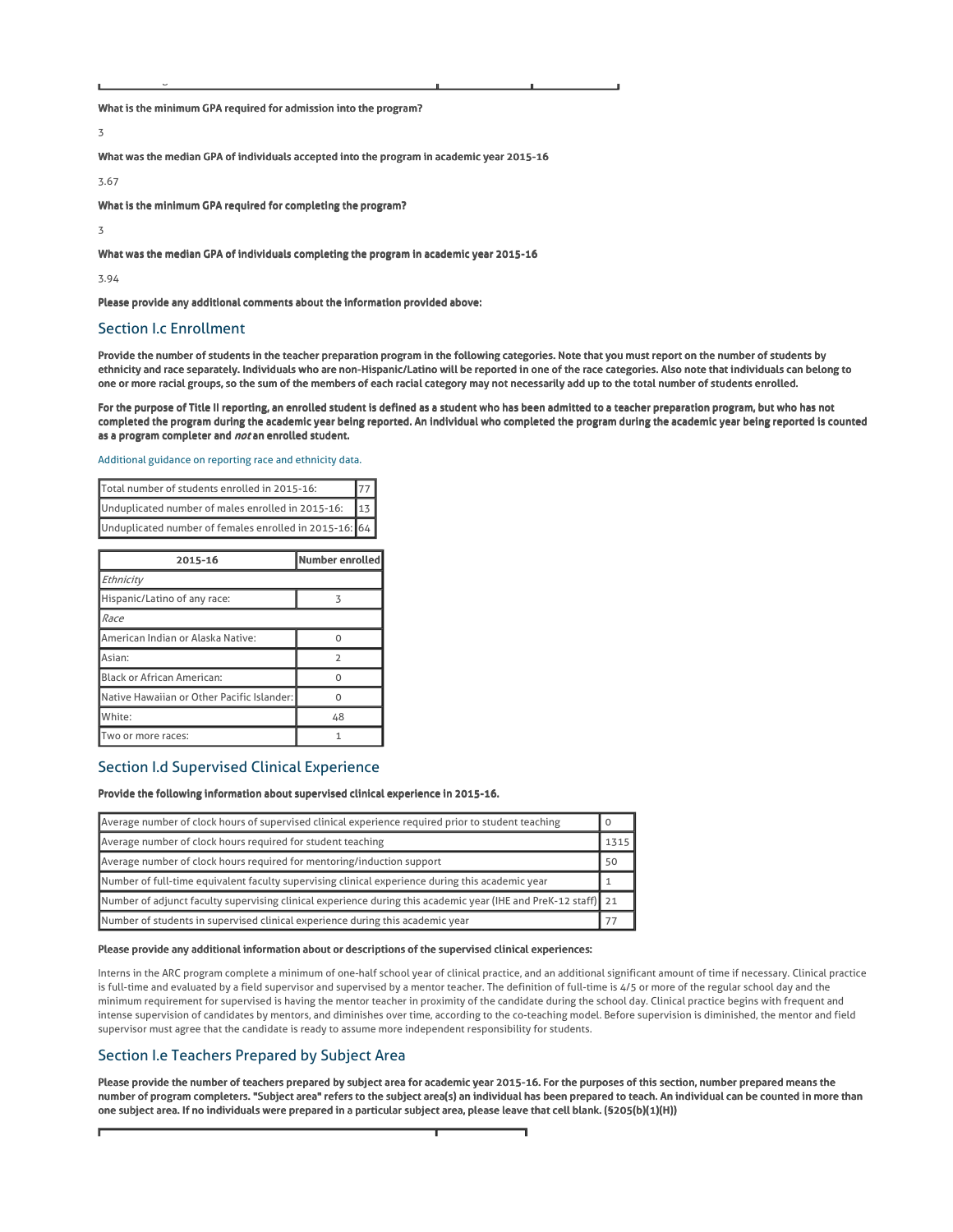| <b>Education - General</b>                                               |                |
|--------------------------------------------------------------------------|----------------|
| Teacher Education - Special Education                                    | 4              |
| Teacher Education - Early Childhood Education                            |                |
| Teacher Education - Elementary Education                                 | 19             |
| Teacher Education - Junior High/Intermediate/Middle School Education     |                |
| Teacher Education - Secondary Education                                  |                |
| <b>Teacher Education - Multiple Levels</b>                               |                |
| Teacher Education - Agriculture                                          |                |
| <b>Teacher Education - Art</b>                                           |                |
| <b>Teacher Education - Business</b>                                      |                |
| Teacher Education - English/Language Arts                                | 13             |
| Teacher Education - Foreign Language                                     |                |
| <b>Teacher Education - Health</b>                                        | 2              |
| Teacher Education - Family and Consumer Sciences/Home Economics          |                |
| Teacher Education - Technology Teacher Education/Industrial Arts         |                |
| <b>Teacher Education - Mathematics</b>                                   | 10             |
| <b>Teacher Education - Music</b>                                         | $\overline{2}$ |
| Teacher Education - Physical Education and Coaching                      | $\overline{2}$ |
| <b>Teacher Education - Reading</b>                                       |                |
| Teacher Education - Science Teacher Education/General Science            | 6              |
| <b>Teacher Education - Social Science</b>                                |                |
| <b>Teacher Education - Social Studies</b>                                | 3              |
| <b>Teacher Education - Technical Education</b>                           |                |
| Teacher Education - Computer Science                                     |                |
| <b>Teacher Education - Biology</b>                                       | 16             |
| Teacher Education - Chemistry                                            | 7              |
| Teacher Education - Drama and Dance                                      |                |
| <b>Teacher Education - French</b>                                        |                |
| <b>Teacher Education - German</b>                                        | 2              |
| <b>Teacher Education - History</b>                                       | 3              |
| <b>Teacher Education - Physics</b>                                       | 6              |
| Teacher Education - Spanish                                              | 3              |
| <b>Teacher Education - Speech</b>                                        |                |
| Teacher Education - Geography                                            |                |
| <b>Teacher Education - Latin</b>                                         |                |
| Teacher Education - Psychology                                           |                |
| Teacher Education - Earth Science                                        | $\mathbf{1}$   |
| Teacher Education - English as a Second Language                         | $\overline{2}$ |
| Teacher Education - Bilingual, Multilingual, and Multicultural Education |                |
| <b>Education - Other</b><br>Specify: Library Media                       | $\overline{2}$ |

# Section I.e Teachers Prepared by Academic Major

Please provide the number of teachers prepared by academic major for academic year 2015-16. For the purposes of this section, number prepared means the number of program completers. "Academic major" refers to the actual major(s) declared by the program completer. An individual can be counted in more than one academic major. If no individuals were prepared in a particular academic major, please leave that cell blank. (§205(b)(1)(H))

No teachers prepared in academic year 2015-16

| <b>Academic Major</b>                                                | Number Prepared |
|----------------------------------------------------------------------|-----------------|
| Education - General                                                  |                 |
| Teacher Education - Special Education                                |                 |
| Teacher Education - Early Childhood Education                        |                 |
| Teacher Education - Elementary Education                             |                 |
| Teacher Education - Junior High/Intermediate/Middle School Education |                 |
|                                                                      |                 |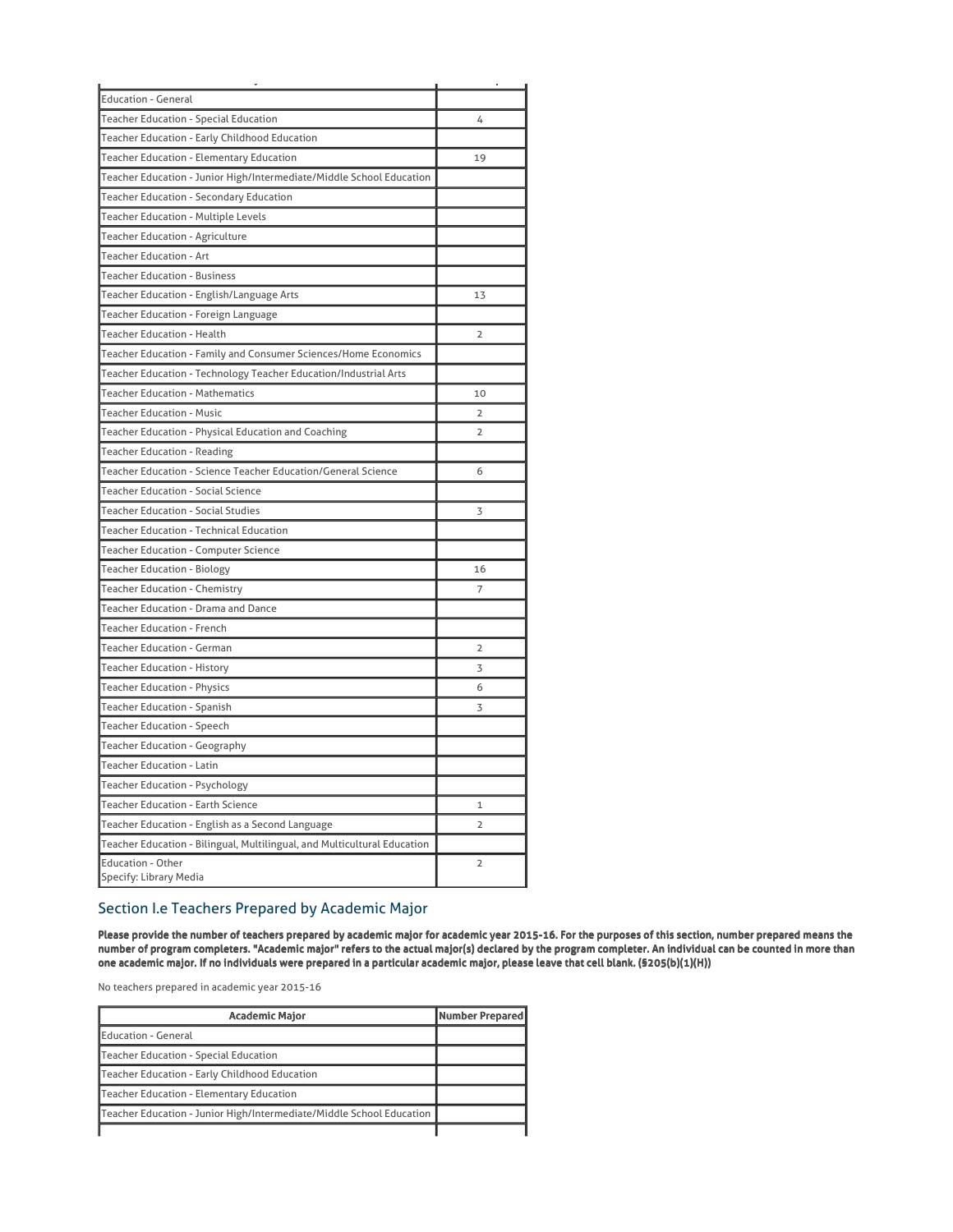| <b>Teacher Education - Agriculture</b>                                                                             |  |
|--------------------------------------------------------------------------------------------------------------------|--|
| <b>Teacher Education - Art</b>                                                                                     |  |
| <b>Teacher Education - Business</b>                                                                                |  |
| Teacher Education - English/Language Arts                                                                          |  |
| Teacher Education - Foreign Language                                                                               |  |
| <b>Teacher Education - Health</b>                                                                                  |  |
| Teacher Education - Family and Consumer Sciences/Home Economics                                                    |  |
| Teacher Education - Technology Teacher Education/Industrial Arts                                                   |  |
| <b>Teacher Education - Mathematics</b>                                                                             |  |
| <b>Teacher Education - Music</b>                                                                                   |  |
| Teacher Education - Physical Education and Coaching                                                                |  |
| <b>Teacher Education - Reading</b>                                                                                 |  |
| <b>Teacher Education - Science</b>                                                                                 |  |
| <b>Teacher Education - Social Science</b>                                                                          |  |
| <b>Teacher Education - Social Studies</b>                                                                          |  |
| <b>Teacher Education - Technical Education</b>                                                                     |  |
| Teacher Education - Computer Science                                                                               |  |
| Teacher Education - Biology                                                                                        |  |
| <b>Teacher Education - Chemistry</b>                                                                               |  |
| Teacher Education - Drama and Dance                                                                                |  |
| <b>Teacher Education - French</b>                                                                                  |  |
| <b>Teacher Education - German</b>                                                                                  |  |
| <b>Teacher Education - History</b>                                                                                 |  |
| <b>Teacher Education - Physics</b>                                                                                 |  |
| <b>Teacher Education - Spanish</b>                                                                                 |  |
| <b>Teacher Education - Speech</b>                                                                                  |  |
| Teacher Education - Geography                                                                                      |  |
| <b>Teacher Education - Latin</b>                                                                                   |  |
| Teacher Education - Psychology                                                                                     |  |
| <b>Teacher Education - Earth Science</b>                                                                           |  |
| Teacher Education - English as a Second Language                                                                   |  |
|                                                                                                                    |  |
| Teacher Education - Bilingual, Multilingual, and Multicultural Education<br>Education - Curriculum and Instruction |  |
|                                                                                                                    |  |
| Education - Social and Philosophical Foundations of Education                                                      |  |
| Liberal Arts/Humanities                                                                                            |  |
| Psychology                                                                                                         |  |
| <b>Social Sciences</b>                                                                                             |  |
| Anthropology                                                                                                       |  |
| Economics                                                                                                          |  |
| Geography and Cartography                                                                                          |  |
| <b>Political Science and Government</b>                                                                            |  |
| Sociology                                                                                                          |  |
| Visual and Performing Arts                                                                                         |  |
| History                                                                                                            |  |
| Foreign Languages                                                                                                  |  |
| Family and Consumer Sciences/Human Sciences                                                                        |  |
| English Language/Literature                                                                                        |  |
| Philosophy and Religious Studies                                                                                   |  |
| Agriculture                                                                                                        |  |
| <b>Communication or Journalism</b>                                                                                 |  |
| Engineering                                                                                                        |  |
| Biology                                                                                                            |  |
| <b>Mathematics and Statistics</b>                                                                                  |  |
|                                                                                                                    |  |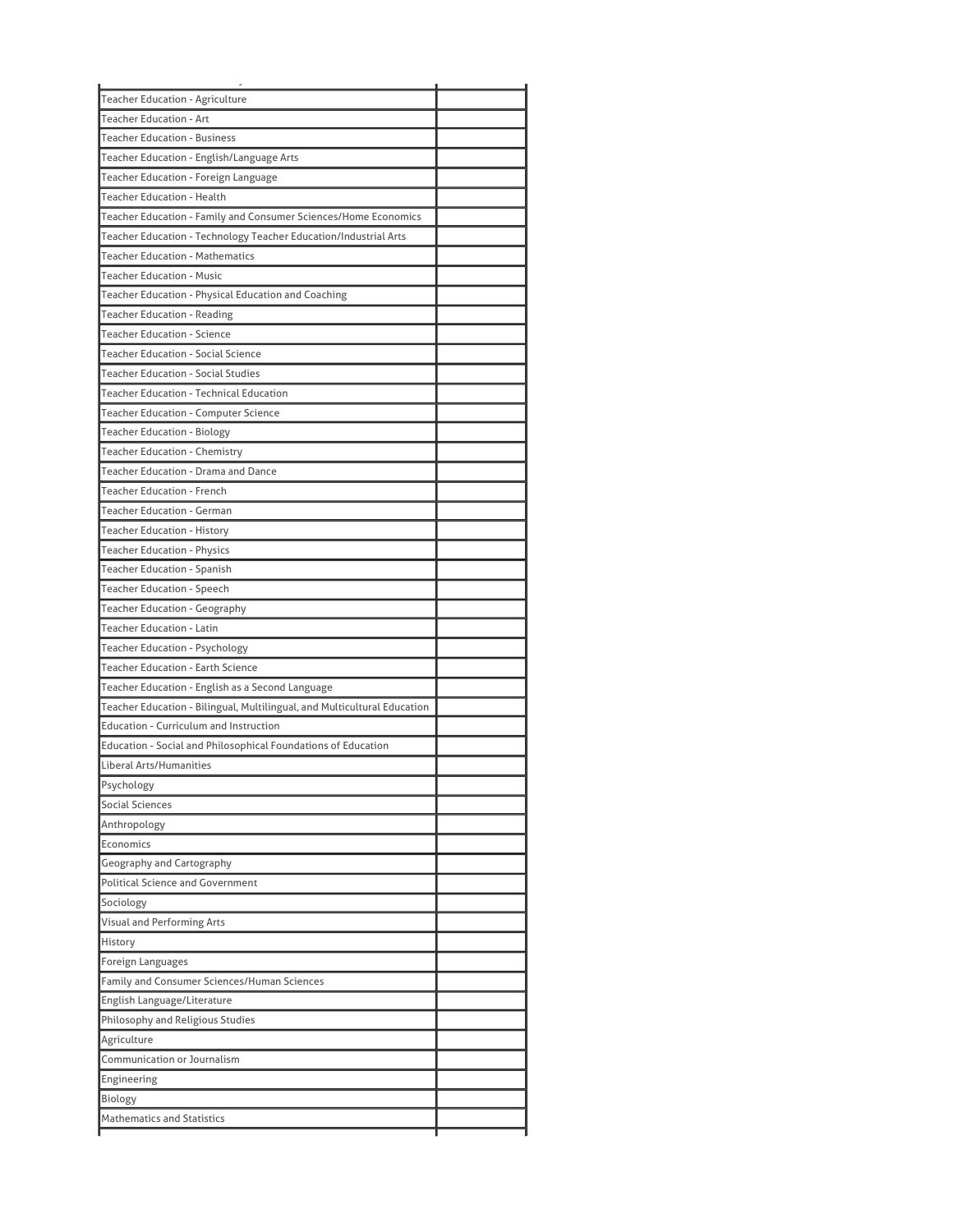| <b>Astronomy and Astrophysics</b>                  |  |
|----------------------------------------------------|--|
| Atmospheric Sciences and Meteorology               |  |
| Chemistry                                          |  |
| Geological and Earth Sciences/Geosciences          |  |
| Physics                                            |  |
| <b>Business/Business Administration/Accounting</b> |  |
| Computer and Information Sciences                  |  |
| Other<br>Specify:                                  |  |

## Section I.f Program Completers

Provide the total number of teacher preparation program completers in each of the following academic years:

2015-16: 63

2014-15: 65

2013-14: 52

## Section II Annual Goals - Mathematics

Each institution of higher education (IHE) that conducts a traditional teacher preparation program (including programs that offer any ongoing professional development programs) or alternative route to state credential program, and that enrolls students receiving Federal assistance under this Act, shall set annual quantifiable goals for increasing the number of prospective teachers trained in teacher shortage areas designated by the Secretary or by the state educational agency, including mathematics, science, special education, and instruction of limited English proficient students. (§205(a)(1)(A)(ii), §206(a))

Information about teacher shortage areas can be found at http://www2.ed.gov/about/offices/list/ope/pol/tsa.html.

Please provide the information below about your program's goals to increase the number of prospective teachers in mathematics in each of three academic years.

Academic year 2015-16

Did your program prepare teachers in mathematics in 2015-16?

Yes

How many prospective teachers did your program plan to add in mathematics in 2015-16?

 $10$ 

Did your program meet the goal for prospective teachers set in mathematics in 2015-16?

Yes

### Description of strategies used to achieve goal, if applicable:

Recruiting candidates into shortage areas. Counseling enrolled candidates to add endorsements based on meeting content preparation requirements.

Description of steps to improve performance in meeting goal or lessons learned in meeting goal, if applicable:

Provide any additional comments, exceptions and explanations below:

Academic year 2016-17

Is your program preparing teachers in mathematics in 2016-17?

Yes

How many prospective teachers did your program plan to add in mathematics in 2016-17?

 $\overline{9}$ 

### Provide any additional comments, exceptions and explanations below:

Admission and enrollment for 2016 began April 2016. Nine total students was the projected number of admitted and enrolled students earning an endorsement in mathematics for 2016-2017.

### Academic year 2017-18

Will your program prepare teachers in mathematics in 2017-18?

Yes

How many prospective teachers does your program plan to add in mathematics in 2017-18?

8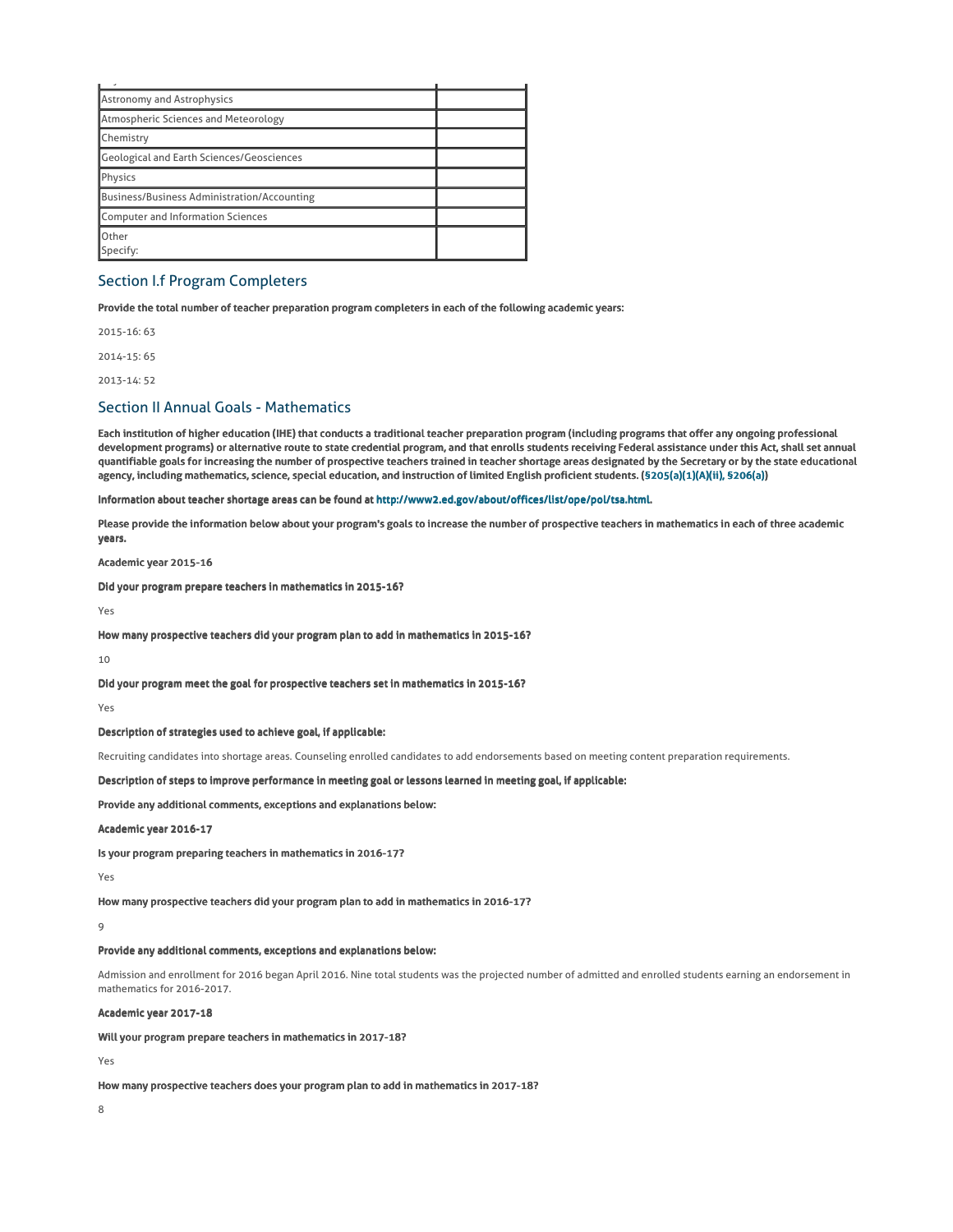Admission and enrollment for 2017 began April 2017. Eight total students is the projected number of admitted and enrolled students earning an endorsement in mathematics for 2017-2018.

## Section II Annual Goals - Science

Provide any additional comments, exceptions and explanations below:

Each institution of higher education (IHE) that conducts a traditional teacher preparation program (including programs that offer any ongoing professional development programs) or alternative route to state credential program, and that enrolls students receiving Federal assistance under this Act, shall set annual quantifiable goals for increasing the number of prospective teachers trained in teacher shortage areas designated by the Secretary or by the state educational agency, including mathematics, science, special education, and instruction of limited English proficient students. (§205(a)(1)(A)(ii), §206(a))

Information about teacher shortage areas can be found at http://www2.ed.gov/about/offices/list/ope/pol/tsa.html.

Please provide the information below about your program's goals to increase the number of prospective teachers in science in each of three academic years.

Academic year 2015-16

Did your program prepare teachers in science in 2015-16?

Yes

How many prospective teachers did your program plan to add in science in 2015-16?

19

Did your program meet the goal for prospective teachers set in science in 2015-16?

Yes

Description of strategies used to achieve goal, if applicable:

Recruiting candidates into shortage areas. Counseling enrolled candidates to add endorsements based on meeting content preparation requirements.

Description of steps to improve performance in meeting goal or lessons learned in meeting goal, if applicable:

Provide any additional comments, exceptions and explanations below:

Academic year 2016-17

Is your program preparing teachers in science in 2016-17?

Yes

How many prospective teachers did your program plan to add in science in 2016-17?

14

#### Provide any additional comments, exceptions and explanations below:

Admission and enrollment for 2016 began April 2016. Fourteen total students was the projected number of admitted and enrolled students earning an endorsement in science for 2016-2017.

## Academic year 2017-18

Will your program prepare teachers in science in 2017-18?

Yes

How many prospective teachers does your program plan to add in science in 2017-18?

18

#### Provide any additional comments, exceptions and explanations below:

Admission and enrollment for 2017 began April 2017. Eighteen total students is the projected number of admitted and enrolled students earning an endorsement in science for 2017-2018.

## Section II Annual Goals - Special Education

Each institution of higher education (IHE) that conducts a traditional teacher preparation program (including programs that offer any ongoing professional development programs) or alternative route to state credential program, and that enrolls students receiving Federal assistance under this Act, shall set annual quantifiable goals for increasing the number of prospective teachers trained in teacher shortage areas designated by the Secretary or by the state educational agency, including mathematics, science, special education, and instruction of limited English proficient students. (§205(a)(1)(A)(ii), §206(a))

Information about teacher shortage areas can be found at http://www2.ed.gov/about/offices/list/ope/pol/tsa.html.

Please provide the information below about your program's goals to increase the number of prospective teachers in special education in each of three academic years.

Academic year 2015-16

Did your program prepare teachers in special education in 2015-16?

Yes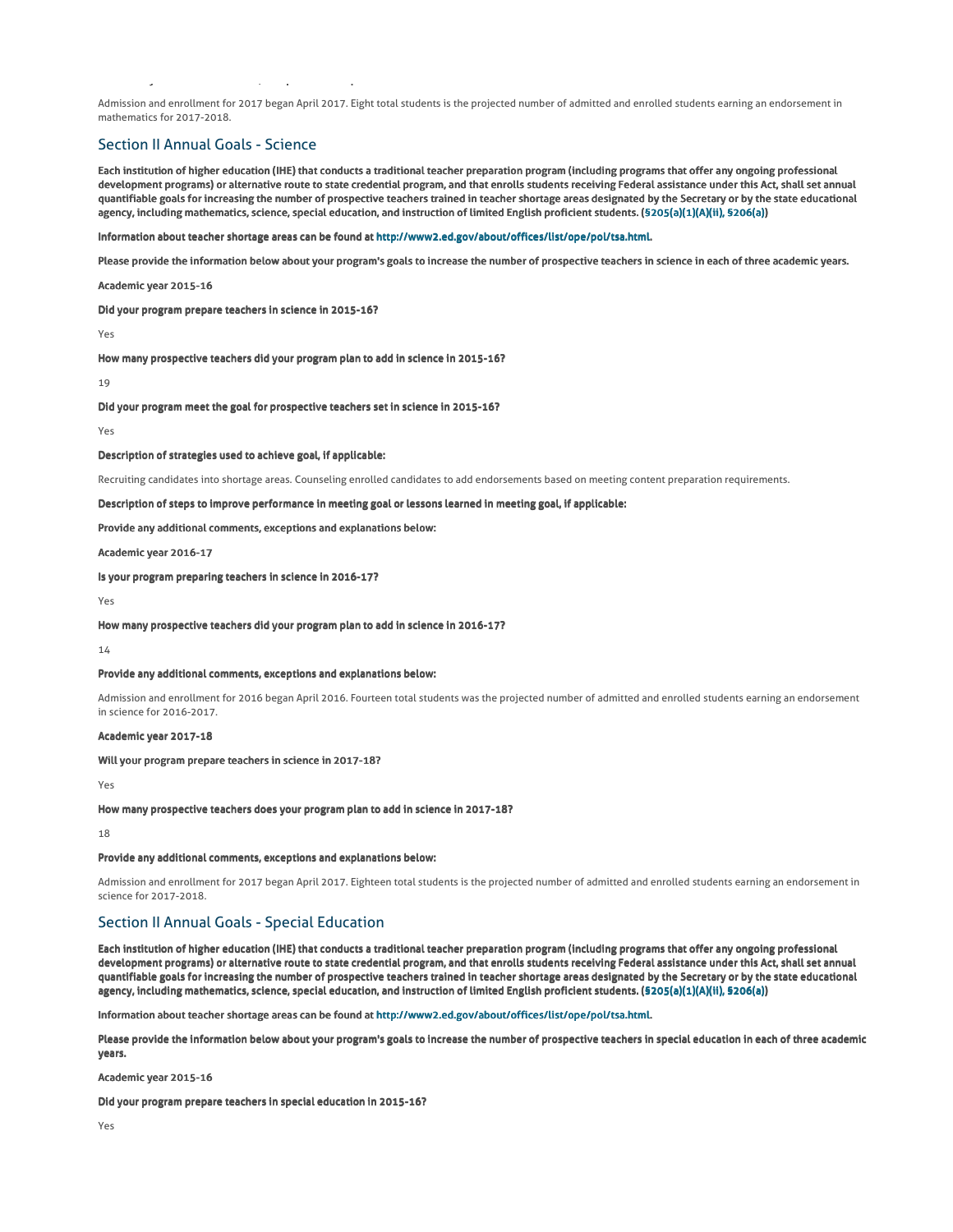How many prospective teachers did your program plan to add in special education in 2015-16?

Did your program meet the goal for prospective teachers set in special education in 2015-16?

No

5

Description of strategies used to achieve goal, if applicable:

#### Description of steps to improve performance in meeting goal or lessons learned in meeting goal, if applicable:

Recruiting candidates into shortage areas. Counseling enrolled candidates to add endorsements based on meeting content preparation requirements.

#### Provide any additional comments, exceptions and explanations below:

Program administrators monitor shortage area endorsements according to data collected by the Professional Educator Standards Board at http://data.pesb.wa.gov/production

#### Academic year 2016-17

#### Is your program preparing teachers in special education in 2016-17?

Yes

#### How many prospective teachers did your program plan to add in special education in 2016-17?

16

### Provide any additional comments, exceptions and explanations below:

Admission and enrollment for 2016 began April 2016. Sixteen total students was the projected number of admitted and enrolled students earning an endorsement in special education for 2016-2017.

#### Academic year 2017-18

Will your program prepare teachers in special education in 2017-18?

Yes

How many prospective teachers does your program plan to add in special education in 2017-18?

 $21$ 

#### Provide any additional comments, exceptions and explanations below:

Admission and enrollment for 2017 began April 2017. Twenty-one total students is the projected number of admitted and enrolled students earning an endorsement in special education for 2017-2018.

## Section II Annual Goals - Instruction of Limited English Proficient Students

Each institution of higher education (IHE) that conducts a traditional teacher preparation program (including programs that offer any ongoing professional development programs) or alternative route to state credential program, and that enrolls students receiving Federal assistance under this Act, shall set annual quantifiable goals for increasing the number of prospective teachers trained in teacher shortage areas designated by the Secretary or by the state educational agency, including mathematics, science, special education, and instruction of limited English proficient students. (§205(a)(1)(A)(ii), §206(a))

Information about teacher shortage areas can be found at http://www2.ed.gov/about/offices/list/ope/pol/tsa.html.

Please provide the information below about your program's goals to increase the number of prospective teachers in instruction of limited English proficient students in each of three academic years.

### Academic year 2015-16

Did your program prepare teachers in instruction of limited English proficient students in 2015-16?

Yes

How many prospective teachers did your program plan to add in instruction of limited English proficient students in 2015-16?

 $\overline{2}$ 

Did your program meet the goal for prospective teachers set in instruction of limited English proficient students in 2015-16?

Yes

### Description of strategies used to achieve goal, if applicable:

Recruiting candidates into shortage areas. Counseling enrolled candidates to add endorsements based on meeting content preparation requirements.

Description of steps to improve performance in meeting goal or lessons learned in meeting goal, if applicable:

Provide any additional comments, exceptions and explanations below:

Academic year 2016-17

Is your program preparing teachers in instruction of limited English proficient students in 2016-17?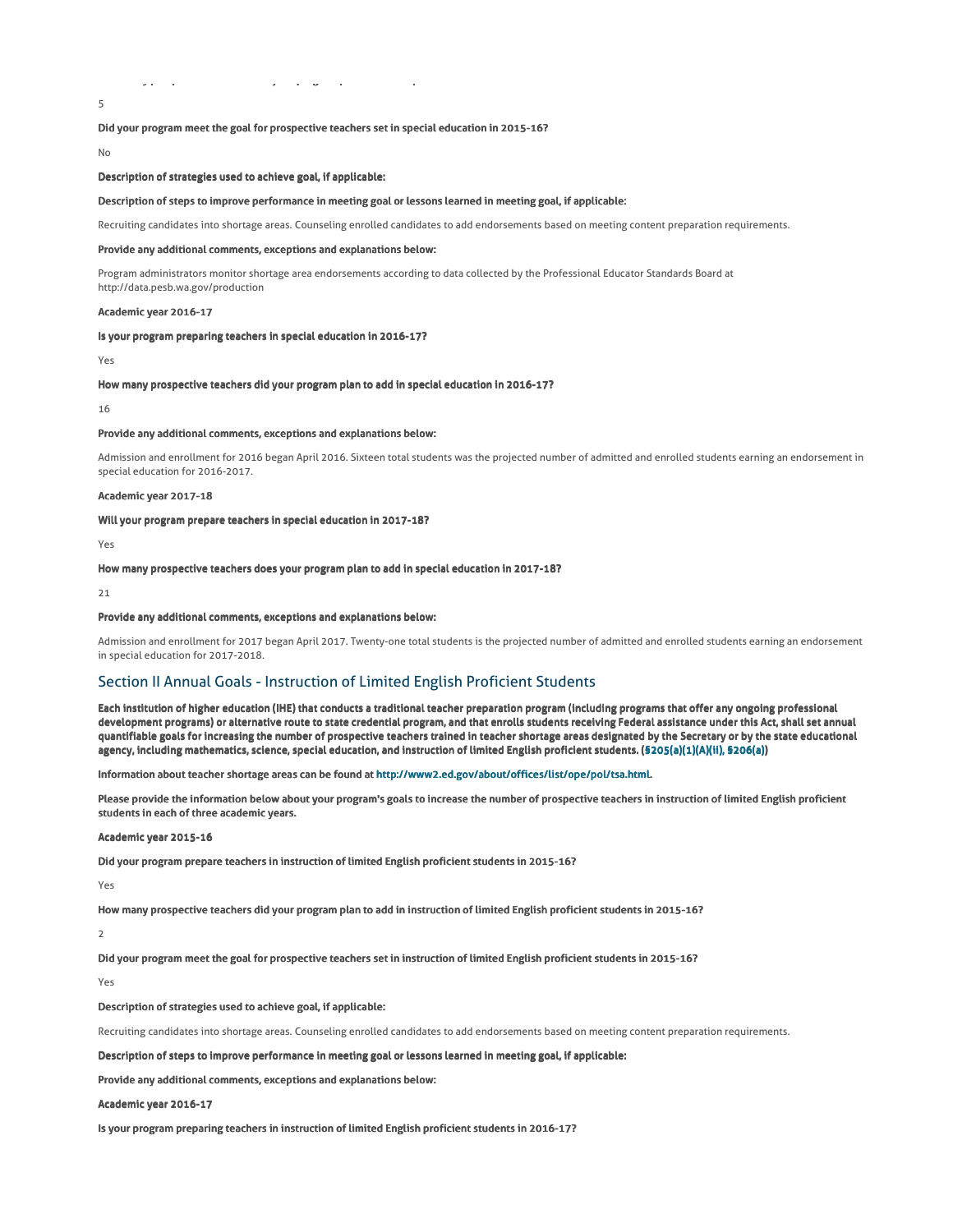### How many prospective teachers did your program plan to add in instruction of limited English proficient students in 2016-17?

3

### Provide any additional comments, exceptions and explanations below:

Admission and enrollment for 2016 began April 2016. Three total students was the projected number of admitted and enrolled students earning an endorsement in limited English proficiency for 2016-2017.

## Academic year 2017-18

Will your program prepare teachers in instruction of limited English proficient students in 2017-18?

Yes

How many prospective teachers does your program plan to add in instruction of limited English proficient students in 2017-18?

3

#### Provide any additional comments, exceptions and explanations below:

Admission and enrollment for 2017 began April 2017. Three total students is the projected number of admitted and enrolled students earning an endorsement in limited English proficiency for 2017-2018.

### Section II Assurances

Please certify that your institution is in compliance with the following assurances. (§205(a)(1)(A)(iii), §206(b)) Note: Be prepared to provide documentation and evidence for your responses, when requested, to support the following assurances.

Preparation responds to the identified needs of the local educational agencies or States where the program completers are likely to teach, based on past hiring and recruitment trends.

Yes

Preparation is closely linked with the needs of schools and the instructional decisions new teachers face in the classroom. Yes

Prospective special education teachers are prepared in core academic subjects and to instruct in core academic subjects. Yes

Prospective general education teachers are prepared to provide instruction to students with disabilities.

Yes

### Prospective general education teachers are prepared to provide instruction to limited English proficient students. Yes

Prospective general education teachers are prepared to provide instruction to students from low-income families.

Yes

### Prospective teachers are prepared to effectively teach in urban and rural schools, as applicable. Yes

### Describe your institution's most successful strategies in meeting the assurances listed above:

We have designed specific courses to address English Language Learners and Special Education knowledge and skills as well as refining syllabi of existing courses to include relevant and critical information. We continue to work with our partner placement districts and schools to provide experiences for our teacher candidates in diverse settings.

## Section III Assessment Pass Rates

| Assessment code - Assessment name<br><b>Test Company</b><br>Group                                              | <b>Number</b><br>taking<br>tests | Avg.<br>scaled<br>score | Number Pass<br>passing  <br>tests | rate<br>(%) |
|----------------------------------------------------------------------------------------------------------------|----------------------------------|-------------------------|-----------------------------------|-------------|
| 22-BIOLOGY<br><b>Evaluation Systems group of Pearson</b><br>All enrolled students who have completed all noncl |                                  |                         |                                   |             |
| 22-BIOLOGY<br><b>Evaluation Systems group of Pearson</b><br>Other enrolled students                            | 8                                |                         |                                   |             |
| 22-BIOLOGY<br><b>Evaluation Systems group of Pearson</b><br>All program completers, 2015-16                    | 15                               | 263                     | 15                                | 100         |
| 22-BIOLOGY<br><b>Evaluation Systems group of Pearson</b><br>All program completers, 2014-15                    | 11                               | 258                     | 11                                | 100         |
| 22-BIOLOGY<br><b>Evaluation Systems group of Pearson</b><br>All program completers, 2013-14                    | 4                                |                         |                                   |             |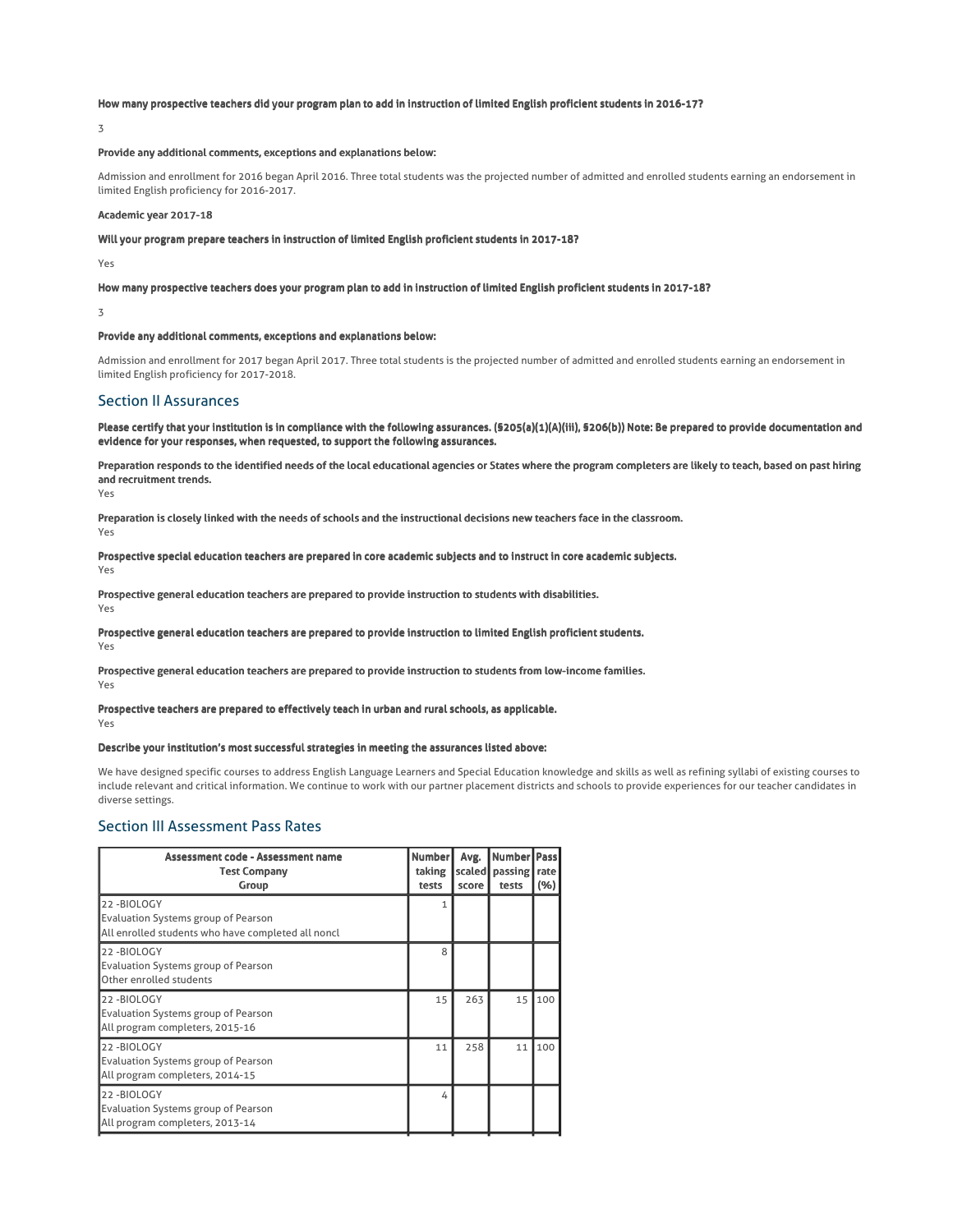| Evaluation Systems group of Pearson<br>All enrolled students who have completed all noncl |                |     |    |     |
|-------------------------------------------------------------------------------------------|----------------|-----|----|-----|
| 23-CHEMISTRY                                                                              | 3              |     |    |     |
| Evaluation Systems group of Pearson<br>Other enrolled students                            |                |     |    |     |
| 23-CHEMISTRY                                                                              |                |     |    |     |
| Evaluation Systems group of Pearson                                                       | 5              |     |    |     |
| All program completers, 2015-16                                                           |                |     |    |     |
| 23 - CHEMISTRY                                                                            | 4              |     |    |     |
| Evaluation Systems group of Pearson                                                       |                |     |    |     |
| All program completers, 2014-15                                                           |                |     |    |     |
| 23-CHEMISTRY<br><b>Evaluation Systems group of Pearson</b>                                | 5              |     |    |     |
| All program completers, 2013-14                                                           |                |     |    |     |
| 100 - DESIGNATED WORLD LANGUAGES                                                          | 3              |     |    |     |
| Evaluation Systems group of Pearson                                                       |                |     |    |     |
| All enrolled students who have completed all noncl                                        |                |     |    |     |
| 100 - DESIGNATED WORLD LANGUAGES                                                          | 3              |     |    |     |
| Evaluation Systems group of Pearson                                                       |                |     |    |     |
| Other enrolled students                                                                   |                |     |    |     |
| 100 - DESIGNATED WORLD LANGUAGES                                                          | $\overline{2}$ |     |    |     |
| Evaluation Systems group of Pearson<br>All program completers, 2015-16                    |                |     |    |     |
| 100 - DESIGNATED WORLD LANGUAGES                                                          | $\mathbf{1}$   |     |    |     |
| Evaluation Systems group of Pearson                                                       |                |     |    |     |
| All program completers, 2014-15                                                           |                |     |    |     |
| 24 - EARTH AND SPACE SCIENCE                                                              | 5              |     |    |     |
| Evaluation Systems group of Pearson                                                       |                |     |    |     |
| Other enrolled students                                                                   |                |     |    |     |
| <b>24 - EARTH AND SPACE SCIENCE</b>                                                       | 1              |     |    |     |
| Evaluation Systems group of Pearson<br>All program completers, 2015-16                    |                |     |    |     |
| 353 - EDUC OF EXCEPTIONAL CHILD: CORE CONTENT KNOWLEDGE                                   | $\mathbf{1}$   |     |    |     |
| Educational Testing Service (ETS)                                                         |                |     |    |     |
| All program completers, 2014-15                                                           |                |     |    |     |
| 5 - ELEMENTARY EDUCATION SUBTEST 1                                                        | $\overline{2}$ |     |    |     |
| Evaluation Systems group of Pearson                                                       |                |     |    |     |
| Other enrolled students                                                                   |                |     |    |     |
| 5 - ELEMENTARY EDUCATION SUBTEST 1                                                        | 20             | 264 | 20 | 100 |
| Evaluation Systems group of Pearson<br>All program completers, 2014-15                    |                |     |    |     |
| 5 - ELEMENTARY EDUCATION SUBTEST 1                                                        | 11             | 268 | 11 | 100 |
| Evaluation Systems group of Pearson                                                       |                |     |    |     |
| All program completers, 2013-14                                                           |                |     |    |     |
| <b>6 - ELEMENTARY EDUCATION SUBTEST 2</b>                                                 | 2              |     |    |     |
| Evaluation Systems group of Pearson                                                       |                |     |    |     |
| Other enrolled students                                                                   |                |     |    |     |
| <b>6 -ELEMENTARY EDUCATION SUBTEST 2</b>                                                  | 20             | 267 | 20 | 100 |
| Evaluation Systems group of Pearson<br>All program completers, 2014-15                    |                |     |    |     |
| <b>6 - ELEMENTARY EDUCATION SUBTEST 2</b>                                                 | 11             | 272 | 11 | 100 |
| Evaluation Systems group of Pearson                                                       |                |     |    |     |
| All program completers, 2013-14                                                           |                |     |    |     |
| 102 - ELEMENTARY EDUCATION SUBTEST I                                                      | $\mathbf{1}$   |     |    |     |
| <b>Educational Testing Service (ETS)</b>                                                  |                |     |    |     |
| All enrolled students who have completed all noncl                                        |                |     |    |     |
| 102 - ELEMENTARY EDUCATION SUBTEST I                                                      | 18             | 260 | 17 | 94  |
| <b>Educational Testing Service (ETS)</b><br>Other enrolled students                       |                |     |    |     |
| 102 - ELEMENTARY EDUCATION SUBTEST I                                                      | 19             | 251 | 19 | 100 |
| <b>Educational Testing Service (ETS)</b>                                                  |                |     |    |     |
| All program completers, 2015-16                                                           |                |     |    |     |
| 102 - ELEMENTARY EDUCATION SUBTEST I                                                      | 1              |     |    |     |
| <b>Educational Testing Service (ETS)</b>                                                  |                |     |    |     |
| All program completers, 2014-15                                                           |                |     |    |     |
|                                                                                           | 1              |     |    |     |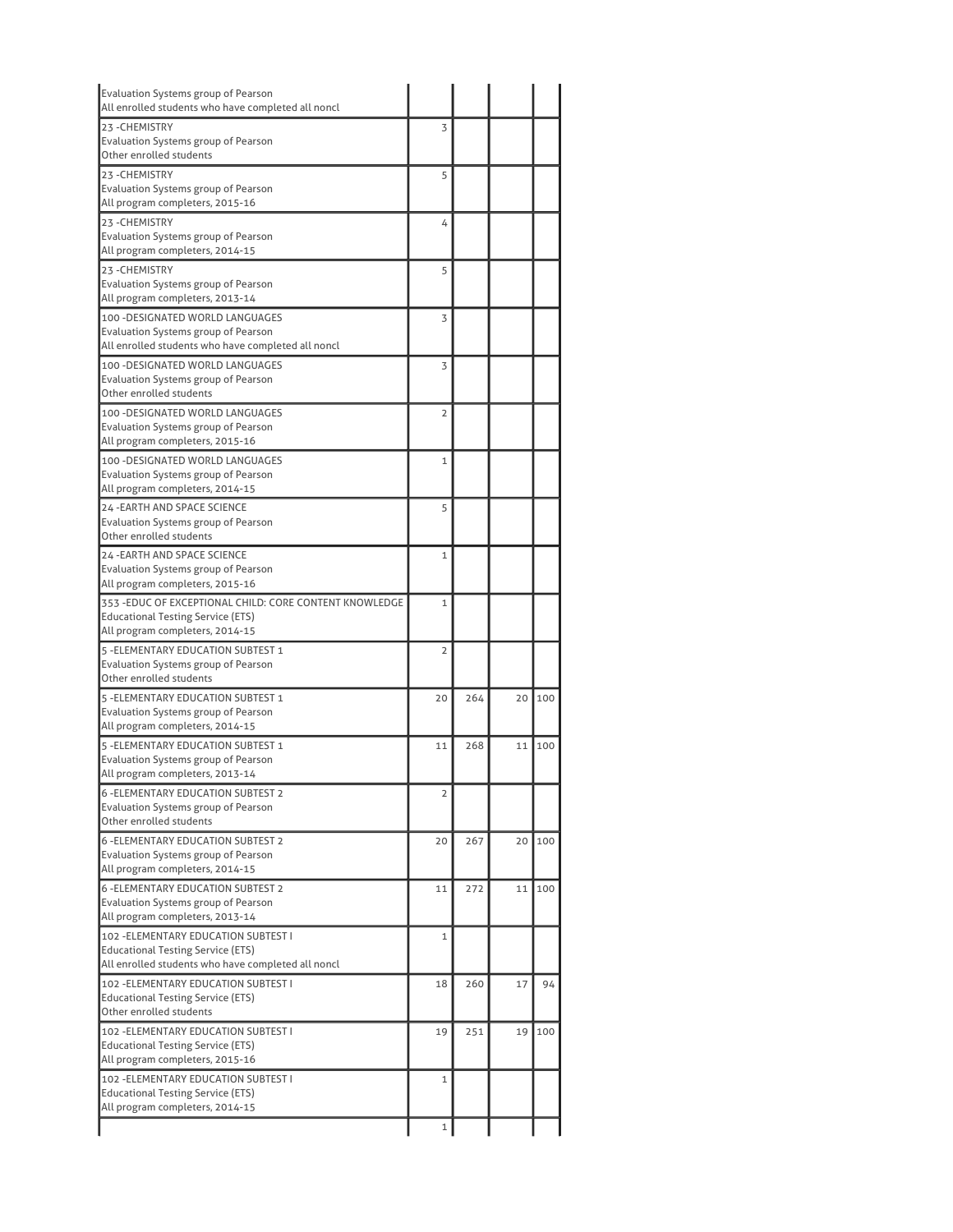| 18           | 258 | 18 | 100 |
|--------------|-----|----|-----|
| 19           | 261 | 19 | 100 |
| $\mathbf{1}$ |     |    |     |
| 4            |     |    |     |
| 3            |     |    |     |
| 7            |     |    |     |
| 14           | 48  | 14 | 100 |
| 10           | 51  | 10 | 100 |
| 5            |     |    |     |
| 1            |     |    |     |
| $\mathbf{1}$ |     |    |     |
| $\mathbf{1}$ |     |    |     |
| $\mathbf{1}$ |     |    |     |
| 8            |     |    |     |
| $\mathbf 1$  |     |    |     |
| 12           | 260 | 12 | 100 |
| 11           | 266 | 11 | 100 |
| 7            |     |    |     |
| 1            |     |    |     |
| 1            |     |    |     |
|              |     |    |     |
|              |     |    |     |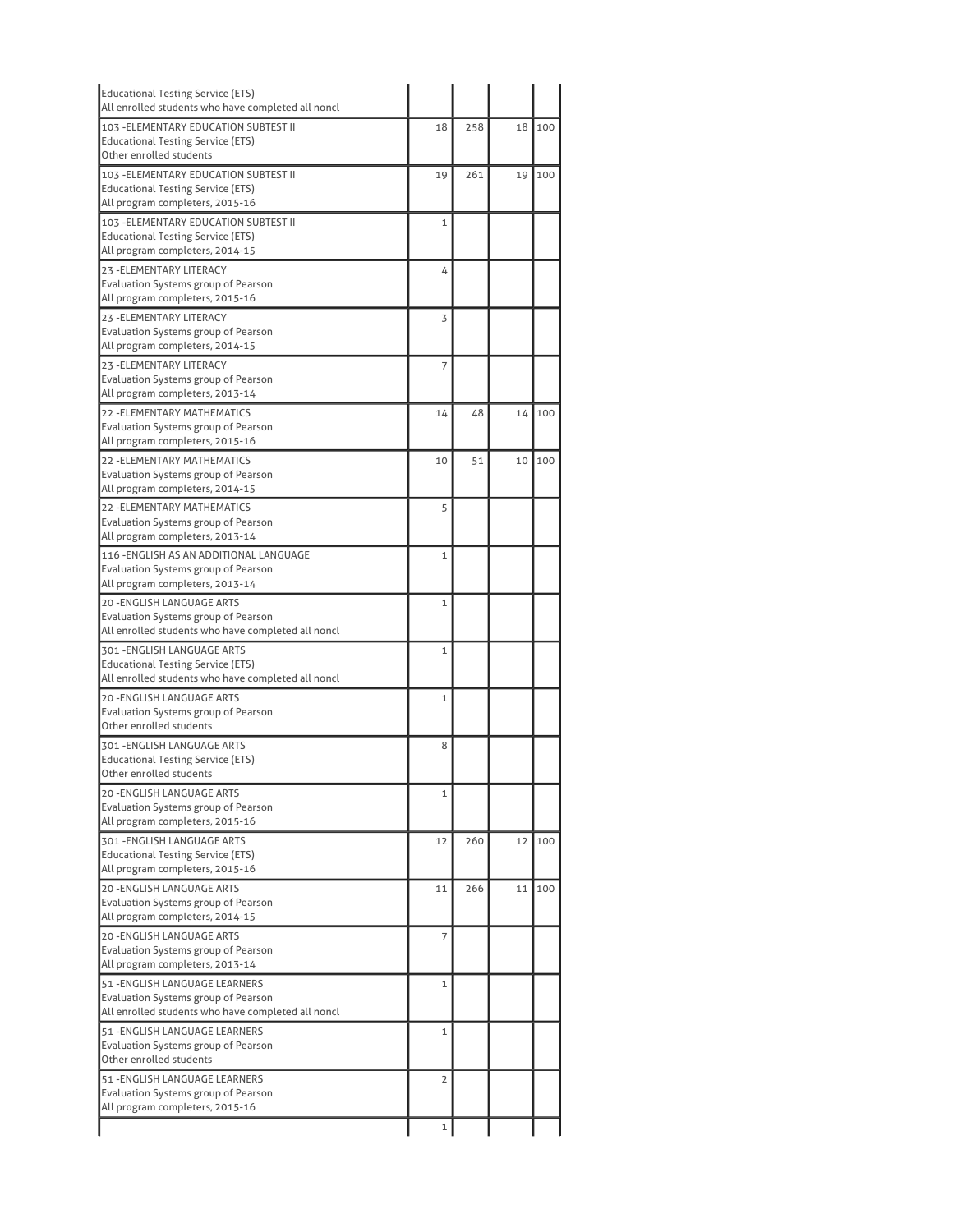| Evaluation Systems group of Pearson<br>All program completers, 2013-14                                              |                |     |    |     |
|---------------------------------------------------------------------------------------------------------------------|----------------|-----|----|-----|
| 120 - HEALTH EDUCATION<br>Evaluation Systems group of Pearson<br>All program completers, 2014-15                    | 1              |     |    |     |
| 29 - HEALTH/FITNESS<br>Evaluation Systems group of Pearson<br>Other enrolled students                               | 6              |     |    |     |
| 29 - HEALTH/FITNESS<br>Evaluation Systems group of Pearson<br>All program completers, 2015-16                       | $\overline{2}$ |     |    |     |
| 29 - HEALTH/FITNESS<br>Evaluation Systems group of Pearson<br>All program completers, 2014-15                       | 3              |     |    |     |
| 29 - HEALTH/FITNESS<br>Evaluation Systems group of Pearson<br>All program completers, 2013-14                       | $\overline{2}$ |     |    |     |
| 27-HISTORY<br>Evaluation Systems group of Pearson<br>Other enrolled students                                        | $\overline{2}$ |     |    |     |
| 27-HISTORY<br><b>Evaluation Systems group of Pearson</b><br>All program completers, 2015-16                         | 3              |     |    |     |
| 27-HISTORY<br><b>Evaluation Systems group of Pearson</b><br>All program completers, 2014-15                         | 6              |     |    |     |
| 27-HISTORY<br>Evaluation Systems group of Pearson<br>All program completers, 2013-14                                | $\overline{2}$ |     |    |     |
| 30 - K-12 PERFORMING ARTS<br>Evaluation Systems group of Pearson<br>All program completers, 2015-16                 | $\mathbf{1}$   |     |    |     |
| 30 - K-12 PERFORMING ARTS<br>Evaluation Systems group of Pearson<br>All program completers, 2014-15                 | $\overline{2}$ |     |    |     |
| 30 - K-12 PERFORMING ARTS<br>Evaluation Systems group of Pearson<br>All program completers, 2013-14                 | 2              |     |    |     |
| <b>42 -LIBRARY MEDIA</b><br>Evaluation Systems group of Pearson<br>Other enrolled students                          | $\overline{2}$ |     |    |     |
| <b>42 -LIBRARY MEDIA</b><br>Evaluation Systems group of Pearson<br>All program completers, 2015-16                  | 2              |     |    |     |
| 128 - LIBRARY SPECIALIST<br><b>Evaluation Systems group of Pearson</b><br>All program completers, 2015-16           | 2              |     |    |     |
| 304 - MATHEMATICS<br><b>Educational Testing Service (ETS)</b><br>All enrolled students who have completed all noncl | 1              |     |    |     |
| 304 - MATHEMATICS<br><b>Educational Testing Service (ETS)</b><br>Other enrolled students                            | 9              |     |    |     |
| <b>26 -MATHEMATICS</b><br>Evaluation Systems group of Pearson<br>All program completers, 2015-16                    | $\mathbf{1}$   |     |    |     |
| 304 - MATHEMATICS<br><b>Educational Testing Service (ETS)</b><br>All program completers, 2015-16                    | 9              |     |    |     |
| <b>26 - MATHEMATICS</b><br>Evaluation Systems group of Pearson<br>All program completers, 2014-15                   | 7              |     |    |     |
| <b>26 - MATHEMATICS</b>                                                                                             | 12             | 261 | 12 | 100 |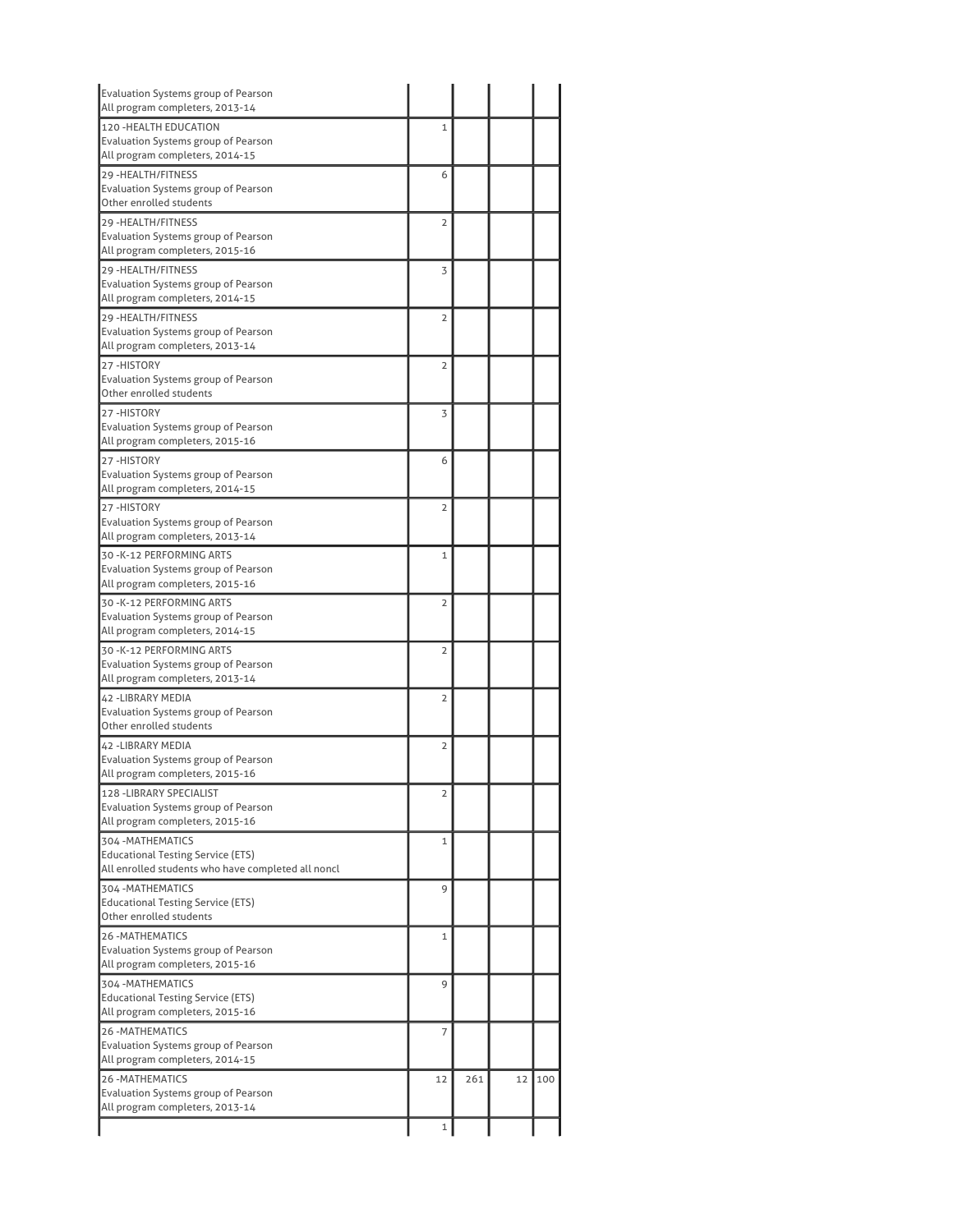| <b>Educational Testing Service (ETS)</b><br>Other enrolled students                                                            |                |  |  |
|--------------------------------------------------------------------------------------------------------------------------------|----------------|--|--|
| <b>12 - MIDDLE LEVEL MATHEMATICS</b><br>Evaluation Systems group of Pearson<br>All program completers, 2013-14                 | 1              |  |  |
| 13 - MIDDLE LEVEL SCIENCE<br>Evaluation Systems group of Pearson<br>Other enrolled students                                    | $\mathbf{1}$   |  |  |
| 35 - MUSIC: CHORAL<br>Evaluation Systems group of Pearson<br>Other enrolled students                                           | $\mathbf{1}$   |  |  |
| 35 - MUSIC: CHORAL<br><b>Evaluation Systems group of Pearson</b><br>All program completers, 2014-15                            | $\mathbf{1}$   |  |  |
| 35 - MUSIC: CHORAL<br><b>Evaluation Systems group of Pearson</b><br>All program completers, 2013-14                            | $\mathbf{1}$   |  |  |
| 34 - MUSIC: GENERAL<br>Evaluation Systems group of Pearson<br>Other enrolled students                                          | 4              |  |  |
| 34 - MUSIC: GENERAL<br>Evaluation Systems group of Pearson<br>All program completers, 2015-16                                  | $\mathbf{1}$   |  |  |
| 34 - MUSIC: GENERAL<br>Evaluation Systems group of Pearson<br>All program completers, 2014-15                                  | $\mathbf{1}$   |  |  |
| 34 - MUSIC: GENERAL<br><b>Evaluation Systems group of Pearson</b><br>All program completers, 2013-14                           | $\mathbf{1}$   |  |  |
| 36 - MUSIC: INSTRUMENTAL<br>Evaluation Systems group of Pearson<br>Other enrolled students                                     | $\mathbf{1}$   |  |  |
| 36 - MUSIC: INSTRUMENTAL<br>Evaluation Systems group of Pearson<br>All program completers, 2015-16                             | $\mathbf{1}$   |  |  |
| 36 - MUSIC: INSTRUMENTAL<br>Evaluation Systems group of Pearson<br>All program completers, 2014-15                             | $\mathbf{1}$   |  |  |
| 36 - MUSIC: INSTRUMENTAL<br>Evaluation Systems group of Pearson<br>All program completers, 2013-14                             | $\overline{2}$ |  |  |
| 1006 - OPI FRENCH<br>American Council on the Teaching of Foreign Langua<br>Other enrolled students                             | 1              |  |  |
| 1006 - OPI FRENCH<br>American Council on the Teaching of Foreign Langua<br>All program completers, 2015-16                     | $\mathbf 1$    |  |  |
| 1007-OPI GERMAN<br>American Council on the Teaching of Foreign Langua<br>All enrolled students who have completed all noncl    | 1              |  |  |
| 1017 - OPI RUSSIAN<br>American Council on the Teaching of Foreign Langua<br>Other enrolled students                            | $\mathbf{1}$   |  |  |
| 1018 - OPI SPANISH<br>American Council on the Teaching of Foreign Langua<br>All enrolled students who have completed all noncl | $\overline{2}$ |  |  |
| 1018 - OPI SPANISH<br>American Council on the Teaching of Foreign Langua<br>Other enrolled students                            | 1              |  |  |
| 1018 - OPI SPANISH<br>American Council on the Teaching of Foreign Langua<br>All program completers, 2015-16                    | $\mathbf{1}$   |  |  |
| 1018 - OPI SPANISH<br>American Council on the Teaching of Foreign Langua                                                       | 1              |  |  |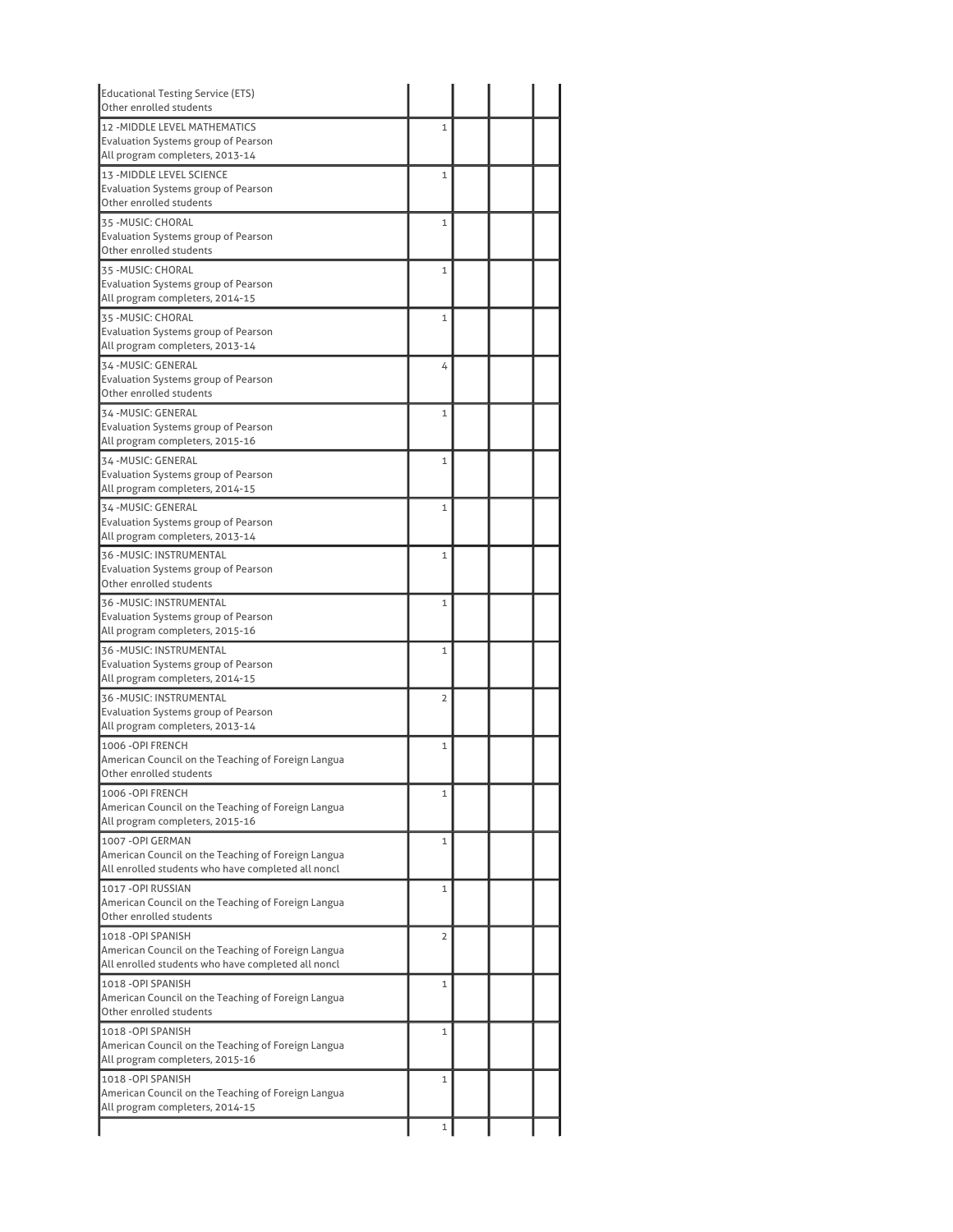| Evaluation Systems group of Pearson<br>All program completers, 2015-16                                                   |                |    |    |     |
|--------------------------------------------------------------------------------------------------------------------------|----------------|----|----|-----|
| 24 - PHYSICAL EDUCATION                                                                                                  | $\overline{2}$ |    |    |     |
| Evaluation Systems group of Pearson<br>All program completers, 2014-15                                                   |                |    |    |     |
| 24 - PHYSICAL EDUCATION                                                                                                  | $\overline{2}$ |    |    |     |
| Evaluation Systems group of Pearson<br>All program completers, 2013-14                                                   |                |    |    |     |
| 25-PHYSICS<br>Evaluation Systems group of Pearson                                                                        | 1              |    |    |     |
| Other enrolled students                                                                                                  |                |    |    |     |
| 25-PHYSICS<br><b>Evaluation Systems group of Pearson</b><br>All program completers, 2015-16                              | 4              |    |    |     |
| 25-PHYSICS<br>Evaluation Systems group of Pearson<br>All program completers, 2014-15                                     | $\overline{2}$ |    |    |     |
| 25-PHYSICS<br><b>Evaluation Systems group of Pearson</b><br>All program completers, 2013-14                              | 4              |    |    |     |
| 21-SCIENCE<br><b>Evaluation Systems group of Pearson</b><br>All program completers, 2015-16                              | 5              |    |    |     |
| 21-SCIENCE<br><b>Evaluation Systems group of Pearson</b><br>All program completers, 2014-15                              | 7              |    |    |     |
| 21-SCIENCE<br>Evaluation Systems group of Pearson<br>All program completers, 2013-14                                     | 8              |    |    |     |
| 7 - SECONDARY ENGLISH - LANGUAGE ARTS<br>Evaluation Systems group of Pearson<br>All program completers, 2015-16          | 9              |    |    |     |
| 7 - SECONDARY ENGLISH - LANGUAGE ARTS<br>Evaluation Systems group of Pearson<br>All program completers, 2014-15          | 4              |    |    |     |
| 7 - SECONDARY ENGLISH - LANGUAGE ARTS<br>Evaluation Systems group of Pearson<br>All program completers, 2013-14          | 3              |    |    |     |
| 10 - SECONDARY HISTORY - SOCIAL STUDIES<br>Evaluation Systems group of Pearson<br>All program completers, 2015-16        | $\overline{2}$ |    |    |     |
| 10 - SECONDARY HISTORY - SOCIAL STUDIES<br>Evaluation Systems group of Pearson<br>All program completers, 2014-15        | 5              |    |    |     |
| 10 - SECONDARY HISTORY - SOCIAL STUDIES<br><b>Evaluation Systems group of Pearson</b><br>All program completers, 2013-14 | 3              |    |    |     |
| <b>8 - SECONDARY MATHEMATICS</b><br><b>Evaluation Systems group of Pearson</b><br>All program completers, 2015-16        | 6              |    |    |     |
| 8 - SECONDARY MATHEMATICS<br>Evaluation Systems group of Pearson<br>All program completers, 2014-15                      | 5              |    |    |     |
| <b>8 - SECONDARY MATHEMATICS</b><br>Evaluation Systems group of Pearson<br>All program completers, 2013-14               | 7              |    |    |     |
| 9 - SECONDARY SCIENCE<br>Evaluation Systems group of Pearson<br>All program completers, 2015-16                          | 19             | 50 | 19 | 100 |
| <b>9 - SECONDARY SCIENCE</b><br>Evaluation Systems group of Pearson<br>All program completers, 2014-15                   | 15             | 50 | 15 | 100 |
|                                                                                                                          |                | 53 | 13 | 100 |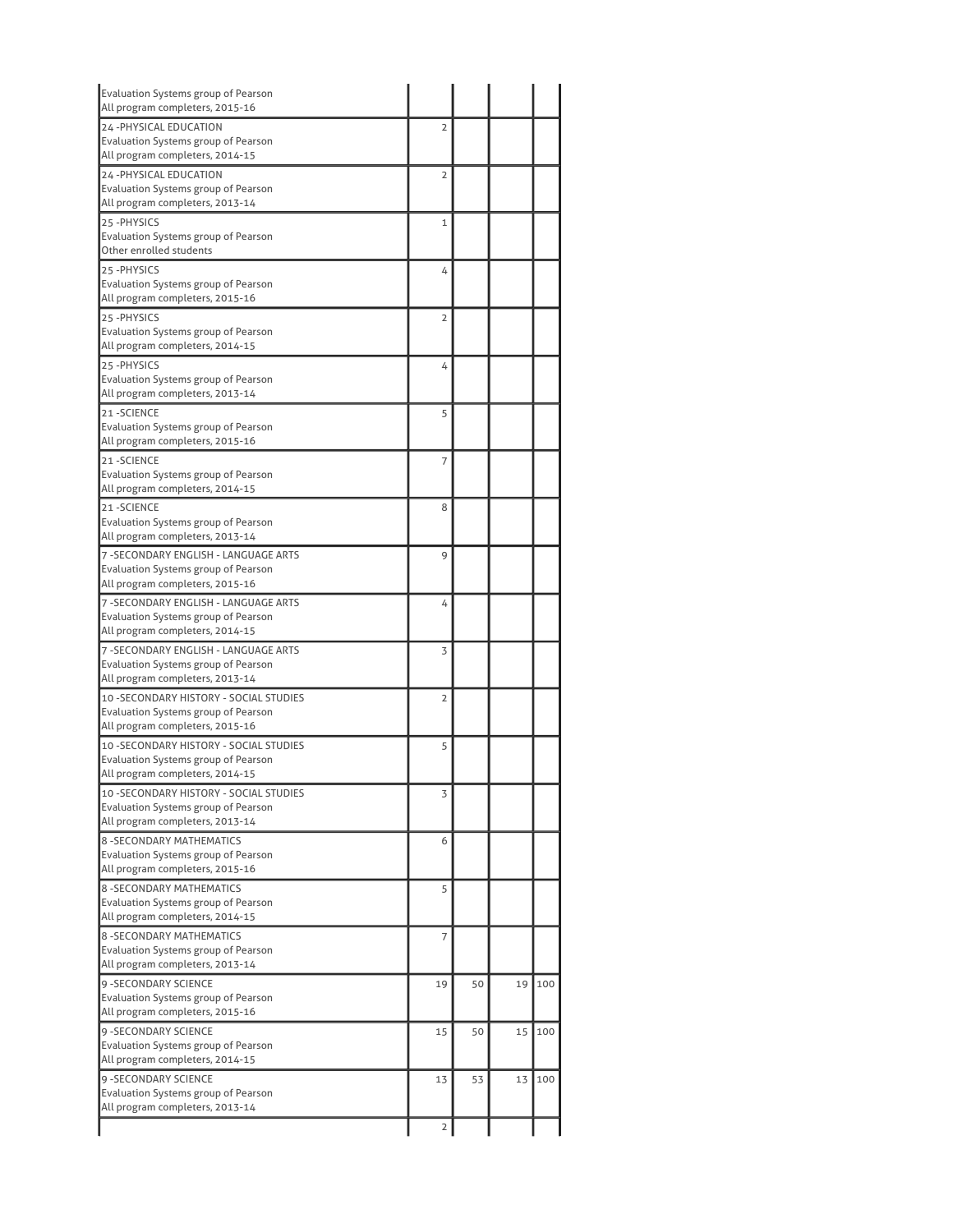| <b>Evaluation Systems group of Pearson</b><br>Other enrolled students                            |                |     |    |     |
|--------------------------------------------------------------------------------------------------|----------------|-----|----|-----|
| <b>28 - SOCIAL STUDIES</b>                                                                       | 3              |     |    |     |
| Evaluation Systems group of Pearson                                                              |                |     |    |     |
| All program completers, 2015-16                                                                  |                |     |    |     |
| <b>28 -SOCIAL STUDIES</b>                                                                        | 3              |     |    |     |
| Evaluation Systems group of Pearson                                                              |                |     |    |     |
| All program completers, 2014-15                                                                  |                |     |    |     |
| <b>28 - SOCIAL STUDIES</b>                                                                       | 1              |     |    |     |
| Evaluation Systems group of Pearson                                                              |                |     |    |     |
| All program completers, 2013-14                                                                  |                |     |    |     |
| 70 - SPECIAL EDUCATION                                                                           | $\overline{2}$ |     |    |     |
| <b>Evaluation Systems group of Pearson</b><br>All enrolled students who have completed all noncl |                |     |    |     |
|                                                                                                  |                |     |    |     |
| 70 - SPECIAL EDUCATION<br>Evaluation Systems group of Pearson                                    | 4              |     |    |     |
| Other enrolled students                                                                          |                |     |    |     |
| <b>70 -SPECIAL EDUCATION</b>                                                                     | 4              |     |    |     |
| Evaluation Systems group of Pearson                                                              |                |     |    |     |
| All program completers, 2015-16                                                                  |                |     |    |     |
| 25 - SPECIAL EDUCATION                                                                           | 4              |     |    |     |
| Evaluation Systems group of Pearson                                                              |                |     |    |     |
| All program completers, 2015-16                                                                  |                |     |    |     |
| 25 - SPECIAL EDUCATION                                                                           | 14             | 46  | 14 | 100 |
| Evaluation Systems group of Pearson                                                              |                |     |    |     |
| All program completers, 2014-15                                                                  |                |     |    |     |
| <b>70 -SPECIAL EDUCATION</b>                                                                     | 13             | 259 | 13 | 100 |
| Evaluation Systems group of Pearson                                                              |                |     |    |     |
| All program completers, 2014-15                                                                  |                |     |    |     |
| 70 - SPECIAL EDUCATION                                                                           | 14             | 261 | 14 | 100 |
| Evaluation Systems group of Pearson                                                              |                |     |    |     |
| All program completers, 2013-14                                                                  |                |     |    |     |
| 25 - SPECIAL EDUCATION<br>Evaluation Systems group of Pearson                                    | 14             | 46  | 14 | 100 |
| All program completers, 2013-14                                                                  |                |     |    |     |
| 32 - THEATRE ARTS                                                                                | 1              |     |    |     |
| Evaluation Systems group of Pearson                                                              |                |     |    |     |
| All program completers, 2014-15                                                                  |                |     |    |     |
| <b>32 - THEATRE ARTS</b>                                                                         | $\overline{2}$ |     |    |     |
| Evaluation Systems group of Pearson                                                              |                |     |    |     |
| All program completers, 2013-14                                                                  |                |     |    |     |
| 33 - VISUAL ARTS                                                                                 | 1              |     |    |     |
| Evaluation Systems group of Pearson                                                              |                |     |    |     |
| Other enrolled students                                                                          |                |     |    |     |
| 33 - VISUAL ARTS                                                                                 | 1              |     |    |     |
| Evaluation Systems group of Pearson                                                              |                |     |    |     |
| All program completers, 2014-15                                                                  |                |     |    |     |
| <b>28 - VISUAL ARTS</b>                                                                          | 1              |     |    |     |
| Evaluation Systems group of Pearson<br>All program completers, 2014-15                           |                |     |    |     |
|                                                                                                  |                |     |    |     |
| 33 - VISUAL ARTS<br>Evaluation Systems group of Pearson                                          | 1              |     |    |     |
| All program completers, 2013-14                                                                  |                |     |    |     |
| <b>28 - VISUAL ARTS</b>                                                                          | 1              |     |    |     |
| <b>Evaluation Systems group of Pearson</b>                                                       |                |     |    |     |
| All program completers, 2013-14                                                                  |                |     |    |     |
| 29 - WORLD LANGUAGE                                                                              | 2              |     |    |     |
| Evaluation Systems group of Pearson                                                              |                |     |    |     |
| All program completers, 2015-16                                                                  |                |     |    |     |
| 29 - WORLD LANGUAGE                                                                              | 1              |     |    |     |
| Evaluation Systems group of Pearson                                                              |                |     |    |     |
| All program completers, 2014-15                                                                  |                |     |    |     |
| 2005 - WPT FRENCH                                                                                | 1              |     |    |     |
| American Council on the Teaching of Foreign Langua                                               |                |     |    |     |
| Other enrolled students                                                                          |                |     |    |     |
|                                                                                                  | 1              |     |    |     |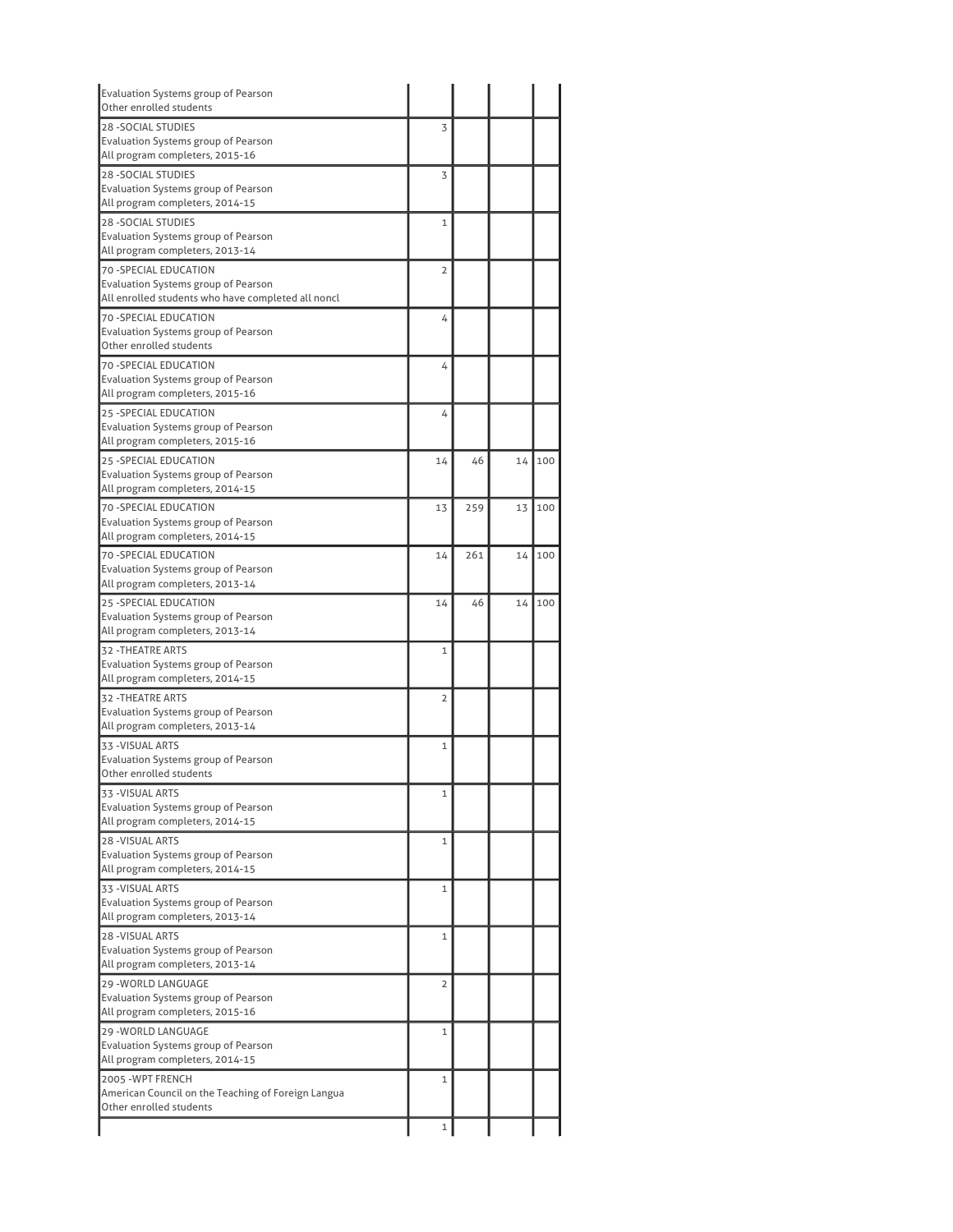| American Council on the Teaching of Foreign Langua<br>All program completers, 2015-16                                          |                          |  |  |
|--------------------------------------------------------------------------------------------------------------------------------|--------------------------|--|--|
| 2006 - WPT GERMAN<br>American Council on the Teaching of Foreign Langua<br>All enrolled students who have completed all noncl  | 1                        |  |  |
| 2014 - WPT RUSSIAN<br>American Council on the Teaching of Foreign Langua<br>Other enrolled students                            | 1                        |  |  |
| 2015 - WPT SPANISH<br>American Council on the Teaching of Foreign Langua<br>All enrolled students who have completed all noncl | $\overline{\phantom{a}}$ |  |  |
| 2015 - WPT SPANISH<br>American Council on the Teaching of Foreign Langua<br>Other enrolled students                            | 1                        |  |  |
| 2015 - WPT SPANISH<br>American Council on the Teaching of Foreign Langua<br>All program completers, 2015-16                    | 1                        |  |  |
| 2015 - WPT SPANISH<br>American Council on the Teaching of Foreign Langua<br>All program completers, 2014-15                    | 1                        |  |  |

# Section III Summary Pass Rates

| Group                                              | taking<br>tests | Number Number   Pass<br>passing<br>tests | rate<br>(%) |
|----------------------------------------------------|-----------------|------------------------------------------|-------------|
| All enrolled students who have completed all noncl | 19              | 18                                       | 95          |
| Other enrolled students                            | 110             | 106                                      | 96          |
| All program completers, 2015-16                    | 179             | 179                                      | 100         |
| All program completers, 2014-15                    | 181             | 181                                      | 100         |
| All program completers, 2013-14                    | 148             | 148                                      | 100         |

## Section IV Low-Performing

## Provide the following information about the approval or accreditation of your teacher preparation program.

Is your teacher preparation program currently approved or accredited?

Yes

If yes, please specify the organization(s) that approved or accredited your program: State

Is your teacher preparation program currently under a designation as "low-performing" by the state (as per section 207(a) of the HEA of 2008)? No

# Section V Use of Technology

Provide the following information about the use of technology in your teacher preparation program. Please note that choosing 'yes' indicates that your teacher preparation program would be able to provide evidence upon request.

Does your program prepare teachers to:

- $\cdot$  integrate technology effectively into curricula and instruction
- Yes
- use technology effectively to collect data to improve teaching and learning Yes
- use technology effectively to manage data to improve teaching and learning
- Yes
- use technology effectively to analyze data to improve teaching and learning
- Yes

Provide a description of the evidence that your program uses to show that it prepares teachers to integrate technology effectively into curricula and instruction, and to use technology effectively to collect, manage, and analyze data in order to improve teaching and learning for the purpose of increasing student academic achievement. Include a description of the evidence your program uses to show that it prepares teachers to use the principles of universal design for learning, as applicable. Include planning activities and a timeline if any of the four elements listed above are not currently in place.

We expect our candidates to use technology throughout the program. They are involved in using a variety of technologies to complete their work for courses. These include search engines, various blogging tools, word processors, spreadsheets, discussion groups, listserves, and a variety of other web 2.0 and computer-based technologies.